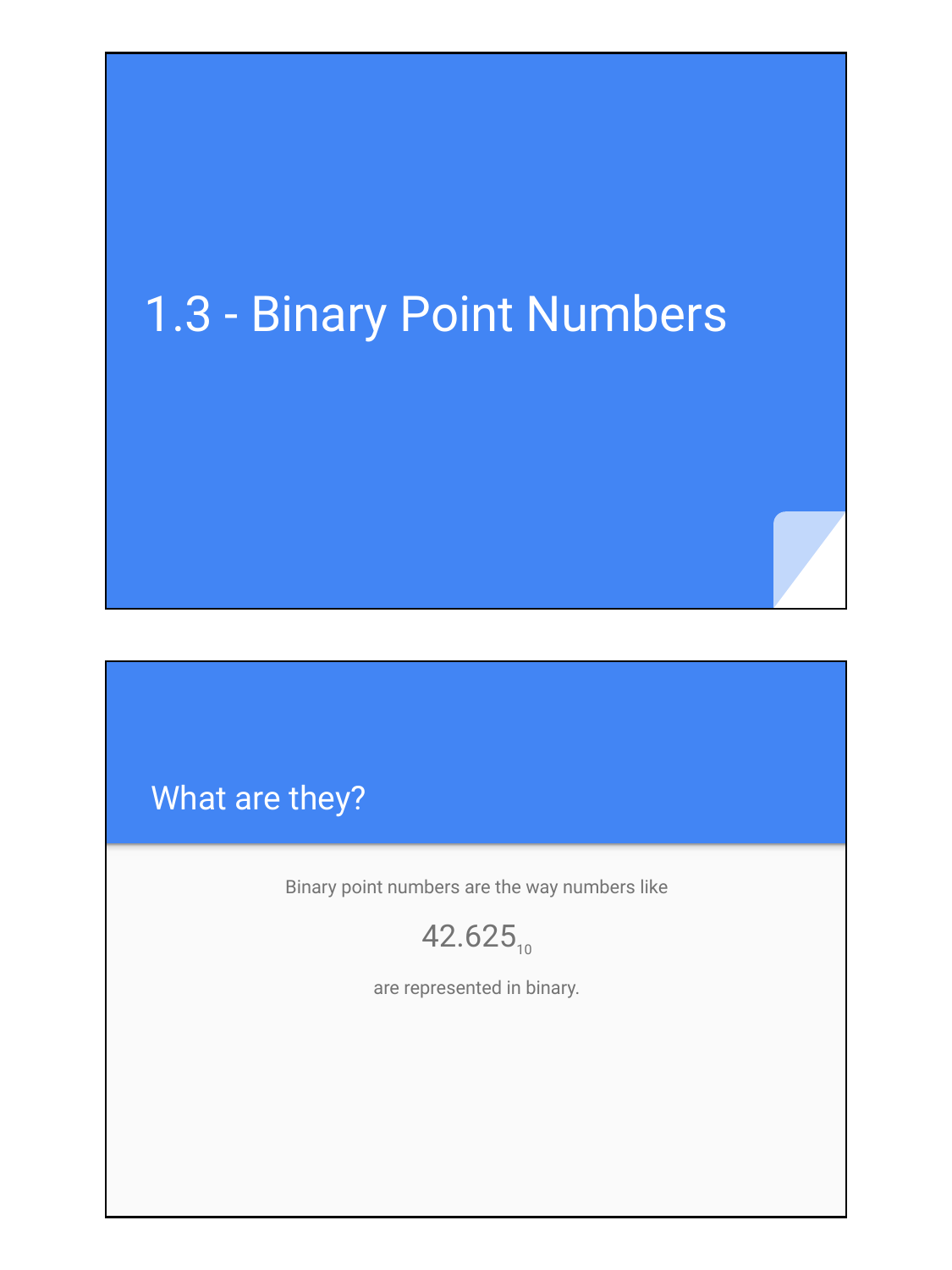But first, we'll start the other way

Take a number like:

# 1101.101<sub>2</sub>

#### And remember our columns?

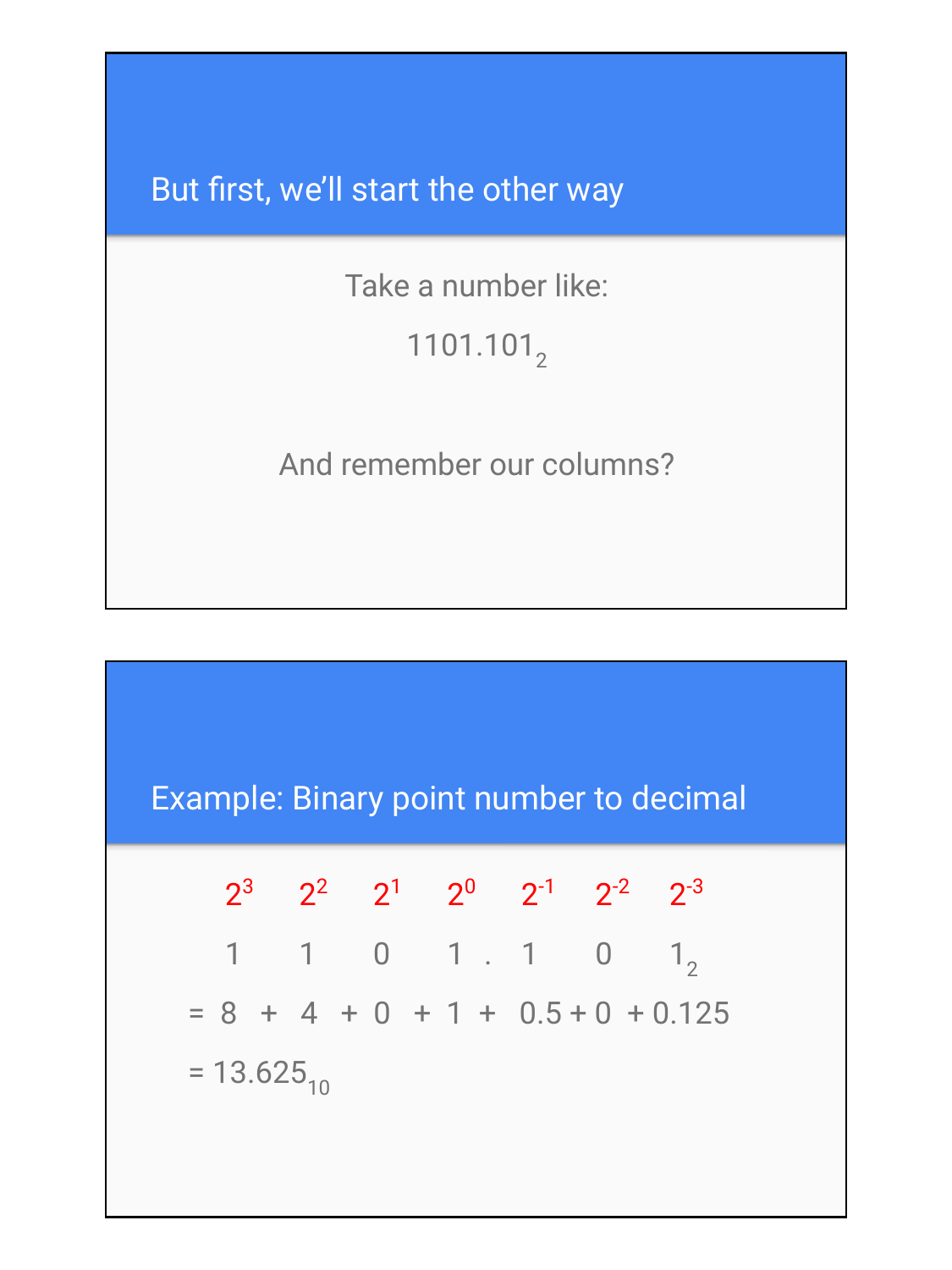

## And finally the reverse

Rules:

- Use only the fractional part (to the right of the decimal)
- Multiply by 2
- Take the fractional part and repeat until the fractional part is zero.
- Read the numbers DOWNWARD

ex:  $0.375_{10}$  to binary  $0.375$  \* 2 = 0.75  $0.75$  \* 2 = 1.5  $0.5$  \* 2 = 1.0  $= 0.011$ <sub>2</sub>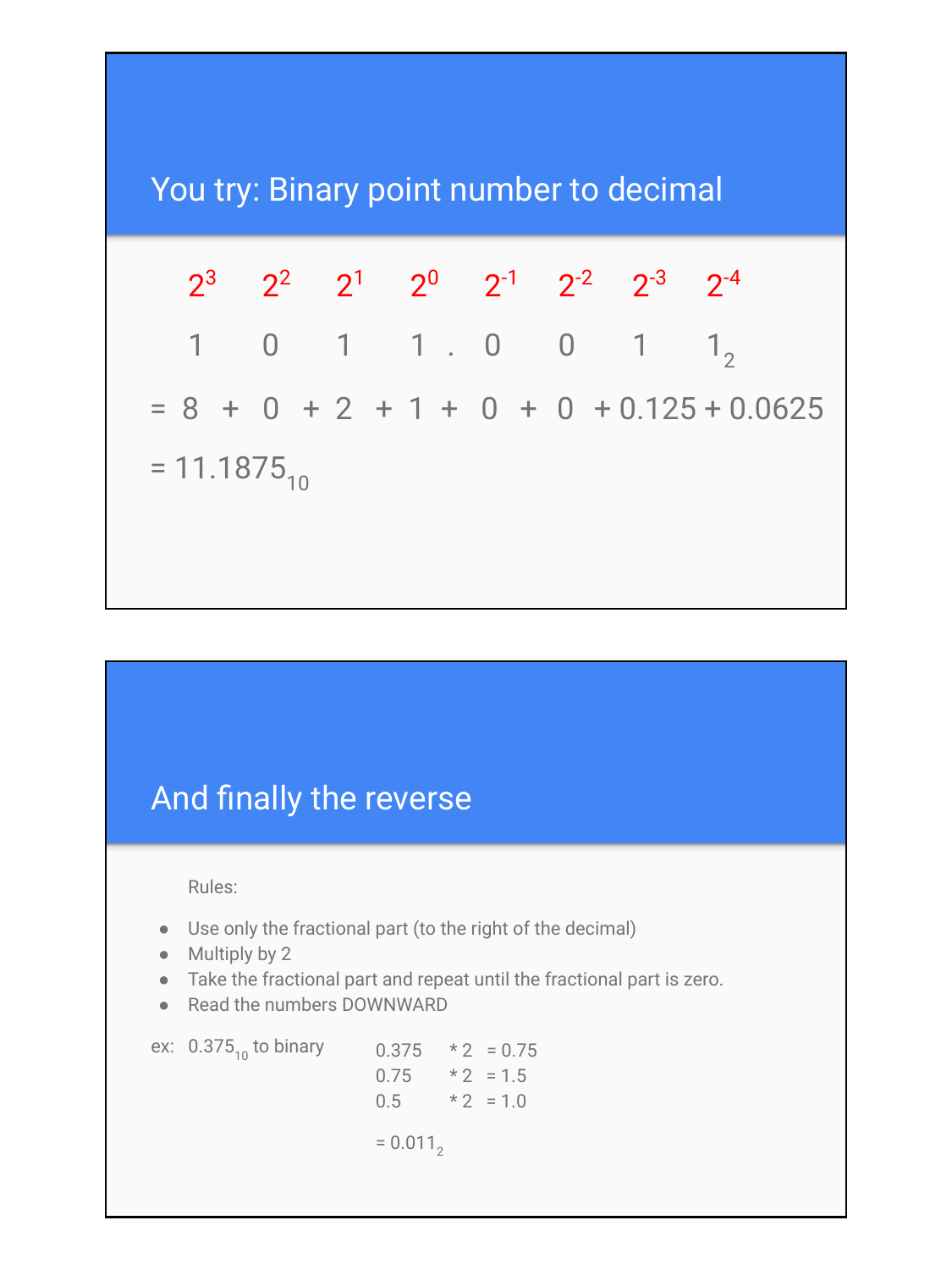